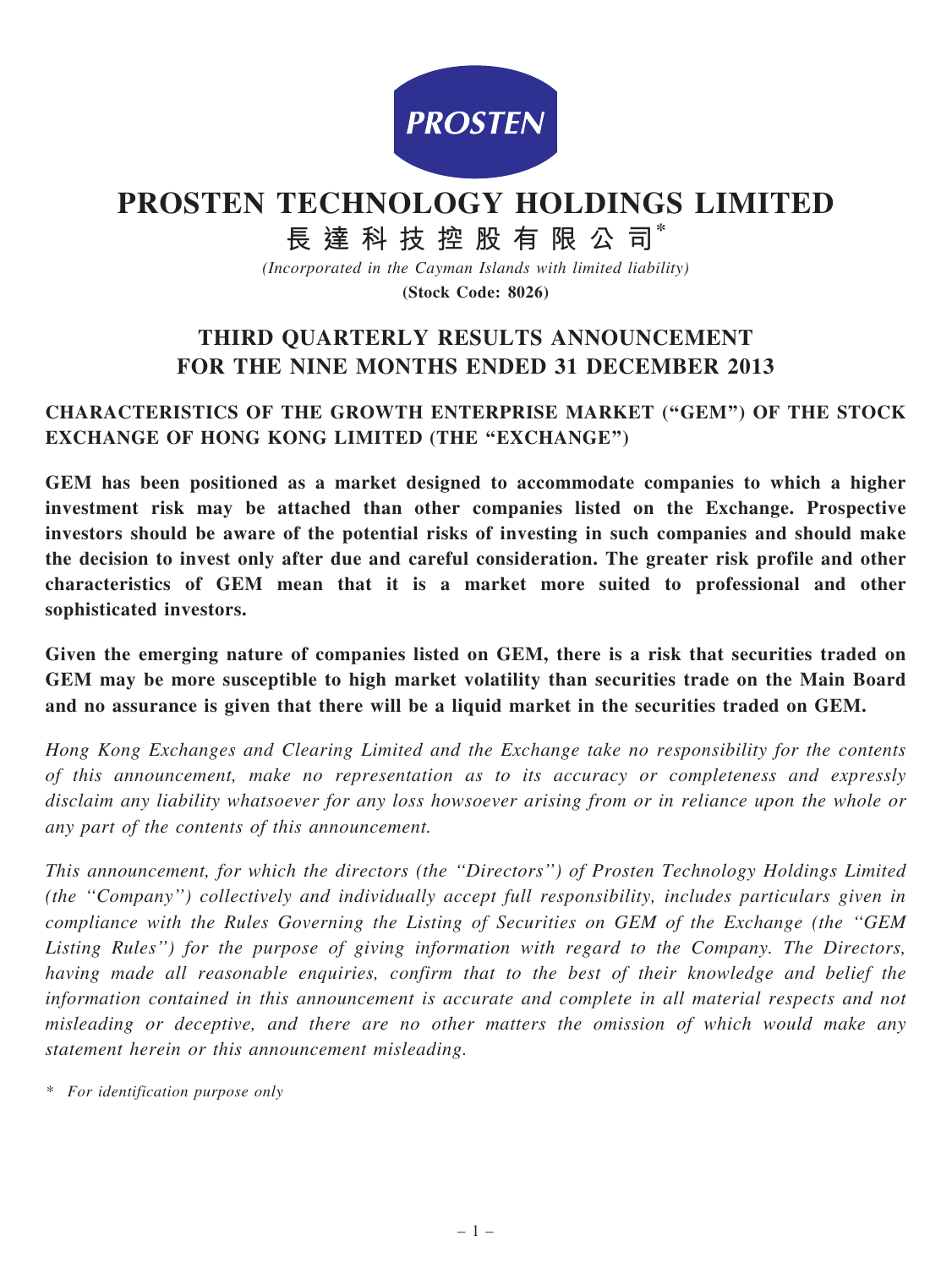## **HIGHLIGHTS**

- . Revenue of the Group for the nine months ended 31 December 2013 amounted to about HK\$21.0 million, representing a 55.2% decrease as compared to the corresponding period in the previous financial year.
- The Group's gross profit for the nine months ended 31 December 2013 was about HK\$10.3 million, decreased by about HK\$12.4 million compared with the same period of last year.
- . Loss attributable to equity holders of the Company for the nine months ended 31 December 2013 amounted to about HK\$31.0 million, which represented an increase in loss of about HK\$9.4 million compared with the same period of 2012.
- . The Board does not recommend the payment of any interim dividend for the nine months ended 31 December 2013.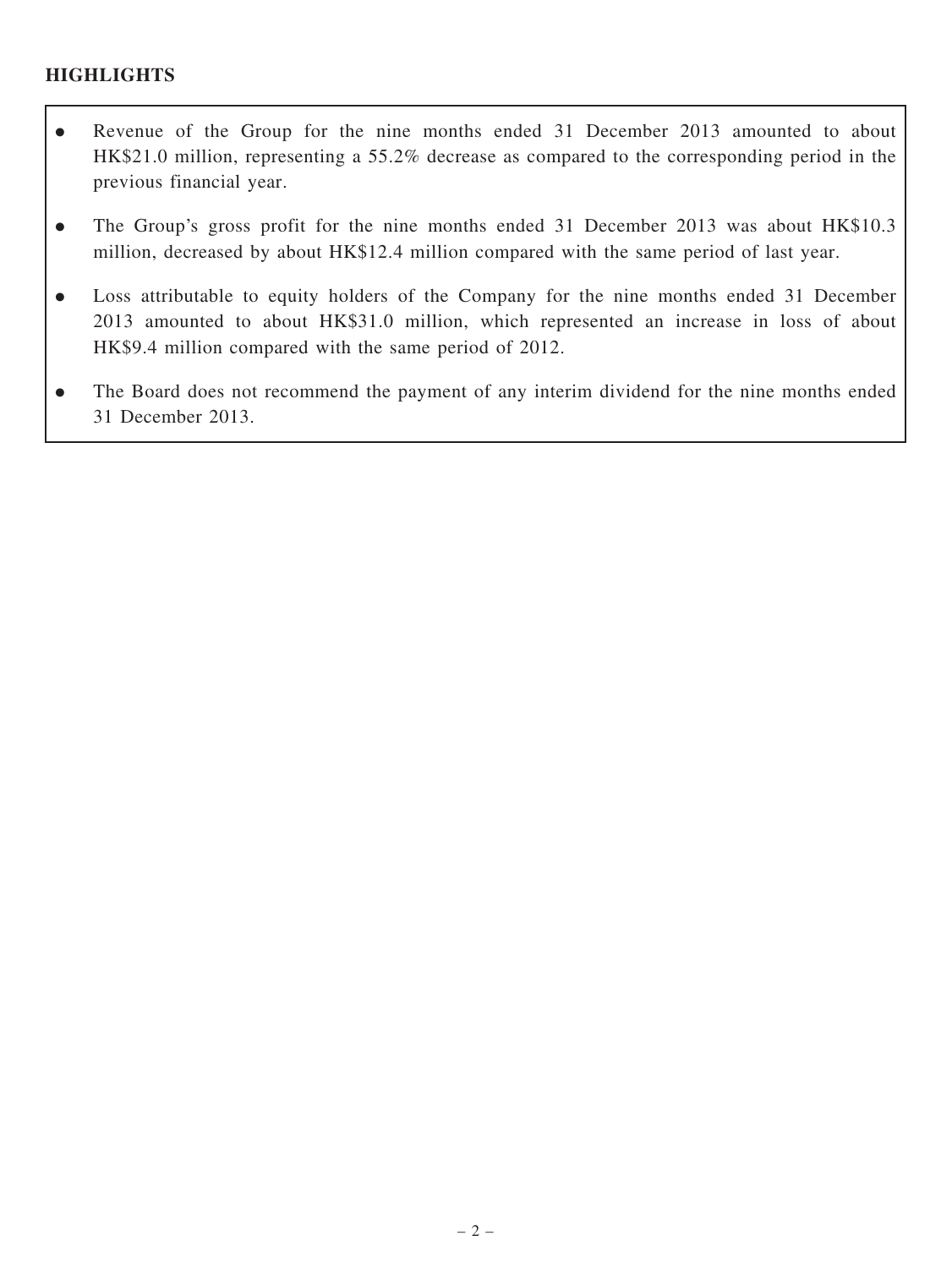## UNAUDITED CONSOLIDATED RESULTS

The board of Directors (the ''Board'') of the Company is pleased to announce the unaudited consolidated results of the Company and its subsidiaries (the ''Group'') for the nine months and three months ended 31 December 2013 together with the unaudited comparative figures for the corresponding periods in 2012 as follows:

|                                                                             |                | Nine months ended<br><b>31 December</b> |                  |                                                                 | Three months ended<br>31 December |  |  |
|-----------------------------------------------------------------------------|----------------|-----------------------------------------|------------------|-----------------------------------------------------------------|-----------------------------------|--|--|
|                                                                             | <b>Notes</b>   | 2013<br><b>HK\$'000</b>                 | 2012<br>HK\$'000 | 2013<br><b>HK\$'000</b>                                         | 2012<br>HK\$'000                  |  |  |
|                                                                             |                | (Unaudited)                             | (Unaudited)      | (Unaudited)                                                     | (Unaudited)                       |  |  |
| <b>Revenue</b>                                                              | $\overline{2}$ | 20,986                                  | 46,865           | 4,454                                                           | 11,814                            |  |  |
| Cost of sales                                                               |                | (10, 638)                               | (24,098)         | (2,539)                                                         | (7,613)                           |  |  |
| Gross profit                                                                |                | 10,348                                  | 22,767           | 1,915                                                           | 4,201                             |  |  |
| Other income and gains                                                      |                | 1,710                                   | 1,622            | 1,275                                                           | 800                               |  |  |
| Selling expenses                                                            |                | (9,167)                                 | (11, 874)        | (2,585)                                                         | (5,236)                           |  |  |
| Administrative expenses                                                     |                | (31, 031)                               | (29, 130)        | (12, 668)                                                       | (8, 847)                          |  |  |
| Other expenses                                                              |                | (2,722)                                 | (4,596)          | (878)                                                           | (1,359)                           |  |  |
| Finance costs                                                               |                | (165)                                   | (180)            | (44)                                                            | (106)                             |  |  |
| Loss before tax                                                             |                | (31, 027)                               | (21, 391)        | (12,985)                                                        | (10, 547)                         |  |  |
| Income tax expense                                                          | $\mathfrak{Z}$ |                                         | (209)            |                                                                 | (235)                             |  |  |
| Loss for the period<br>attributable to equity<br>holders of the Company     |                | (31, 027)                               | (21,600)         | (12,985)                                                        | (10, 782)                         |  |  |
| Other comprehensive                                                         |                |                                         |                  |                                                                 |                                   |  |  |
| income<br>Exchange differences on                                           |                |                                         |                  |                                                                 |                                   |  |  |
| translation of foreign<br>operations                                        |                | 625                                     |                  |                                                                 |                                   |  |  |
| <b>Total comprehensive</b><br>expense for the period                        |                | (30, 402)                               | (21,600)         | (12,985)                                                        | (10, 782)                         |  |  |
| Loss per share attributable<br>to ordinary equity holders<br>of the Company | $\overline{4}$ |                                         |                  |                                                                 |                                   |  |  |
| Basic                                                                       |                |                                         |                  | $HK(4.1)$ cents $HK(2.9)$ cents $HK(1.7)$ cents $HK(1.4)$ cents |                                   |  |  |
| Diluted                                                                     |                | N/A                                     | N/A              | N/A                                                             | N/A                               |  |  |
|                                                                             |                |                                         |                  |                                                                 |                                   |  |  |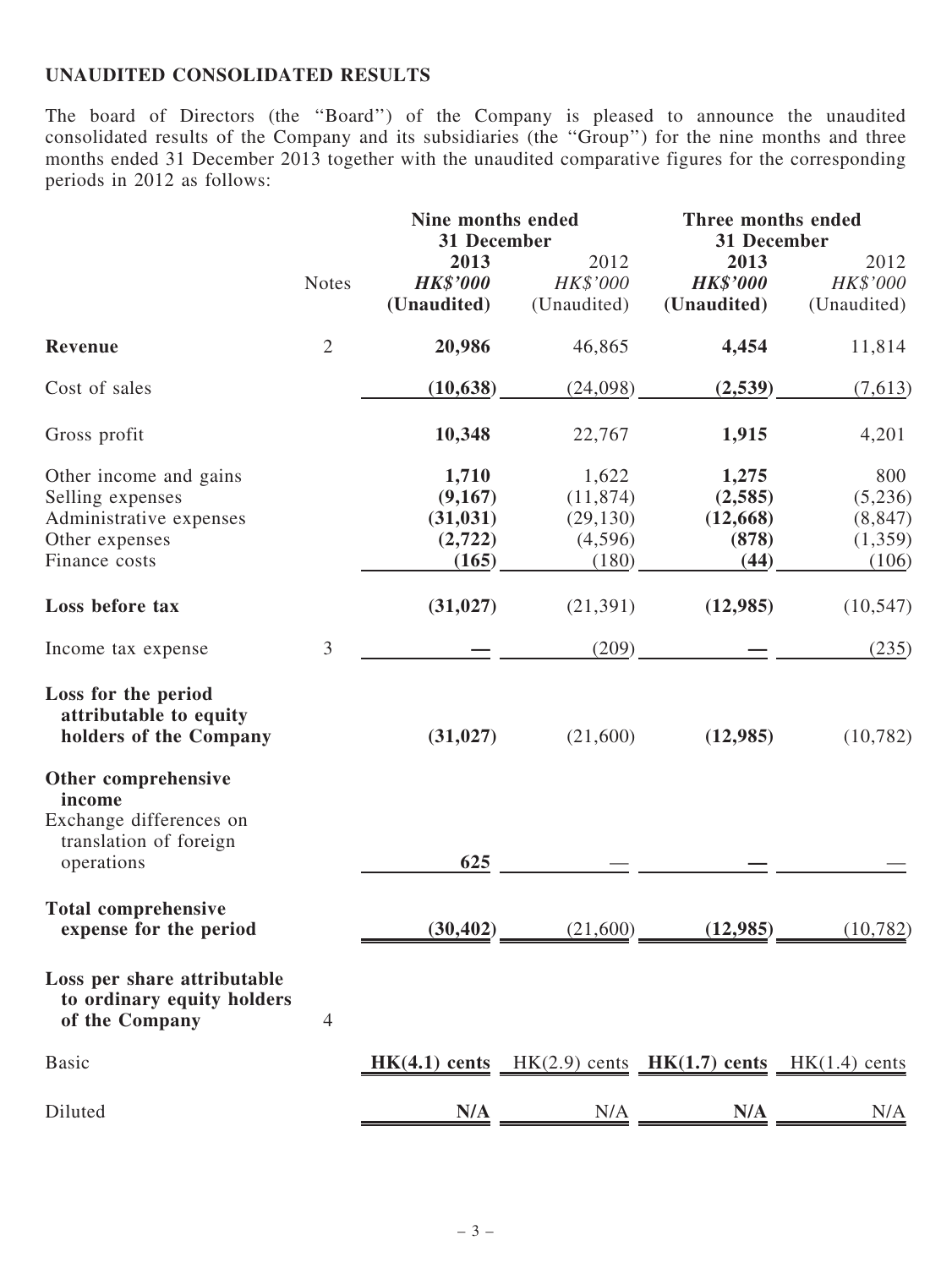#### 1. Basis of Preparation

The Group's unaudited consolidated results have been prepared in accordance with Hong Kong Financial Reporting Standards (''HKFRS'') (which include all individual Hong Kong Financial Reporting Standards, Hong Kong Accounting Standards (''HKASs'') and Interpretations) issued by the Hong Kong Institute of Certified Public Accountants, accounting principles generally accepted in Hong Kong and the disclosure requirements of the GEM Listing Rules. They have been prepared under the historical cost convention, except for the investment property which has been measured at fair value. These unaudited consolidated results are presented in Hong Kong dollars and all values are rounded to the nearest thousand except when otherwise indicated.

The accounting policies applied in the preparation of the unaudited consolidated results are consistent with those adopted in the preparation of the annual consolidated financial statements of the Group for the year ended 31 March 2013, except that the Group has adopted a number of new or revised HKFRSs, which are newly effective for the period under review with changes in significant accounting policies as set out below.

#### Consolidation

Subsidiaries are entities (including structured entities) over which the Group has control. The Group controls an entity when the Group is exposed to, or has the rights to, variable returns from its involvement with the entity and has the ability to affect those returns through its power over the entity. Subsidiaries are fully consolidated from the date on which control is transferred to the Group. They are deconsolidated from the date that control ceases. All material intragroup transactions, unrealised gains and losses and balances have been eliminated on consolidation.

The adoption of these new or revised HKFRSs had no significant financial effect on the financial results for the current period. There is no other significant change in accounting policies and no prior period adjustment is required.

The Group has not early applied the new or revised HKFRSs which are relevant to the Group that have been issued but are not yet effective in the preparation of these unaudited consolidated results. The Group is in the process of making an assessment of the impact of these new or revised HKFRSs upon initial application. Except that the application of HKFRS 9 Financial Instruments (and its subsequent amendments) might affect the classification, measurement and presentation of the Group's financial assets and financial liabilities, so far the Group is not yet in a position to state whether these new or revised HKFRSs would have any significant impact on its results of operations and financial position. The Group expects to apply these new or revised HKFRSs when they first become effective.

The unaudited consolidated results have been reviewed by the audit committee of the Company (''Audit Committee'').

#### 2. Revenue

Revenue, which is also the Group's turnover, represents the net invoiced value of services rendered during the periods.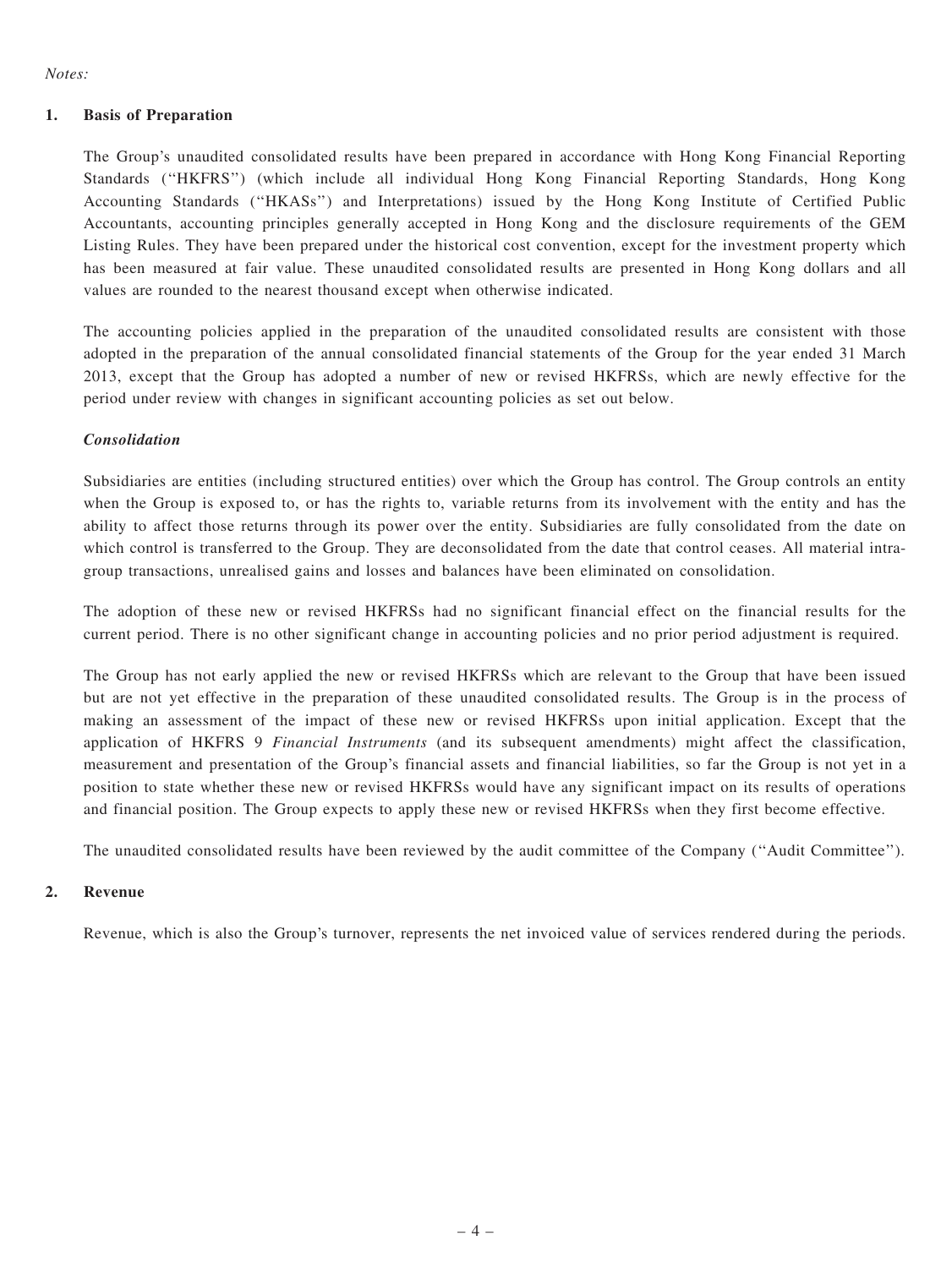#### 3. Income Tax Expense

Hong Kong profits tax has not been provided as the Group did not generate any assessable profits arising in Hong Kong during the nine months and three months ended 31 December 2013 (2012: nil). Taxes on profits assessable elsewhere have been calculated at the rates of tax prevailing in the countries or jurisdictions in which the Group operates.

|                                  | Nine months ended |             | Three months ended |             |  |
|----------------------------------|-------------------|-------------|--------------------|-------------|--|
|                                  |                   | 31 December |                    | 31 December |  |
|                                  | 2013              | 2012        | 2013               | 2012        |  |
|                                  | <b>HK\$'000</b>   | HK\$'000    | <b>HK\$'000</b>    | HK\$'000    |  |
|                                  | (Unaudited)       | (Unaudited) | (Unaudited)        | (Unaudited) |  |
| Current — Outside Hong Kong      |                   |             |                    |             |  |
| Charge for the period            |                   |             |                    | 7           |  |
| Deferred                         |                   | 202         |                    | 228         |  |
| Total tax charged for the period |                   | 209         |                    | 235         |  |

#### 4. Loss Per Share Attributable to Ordinary Equity Holders of the Company

The calculations of the basic loss per share for the nine months and three months ended 31 December 2013 are based on the loss for the period attributable to ordinary equity holders of the Company of about HK\$31,027,000 (nine months ended 31 December 2012: HK\$21,600,000) and about HK\$12,985,000 (three months ended 31 December 2012: HK\$10,782,000) respectively, and the numbers of ordinary shares of 756,355,000 in issue for both the nine months and three months ended 31 December 2013 (both nine months and three months ended 31 December 2012: 756,355,000).

Diluted loss per share for the periods has not been disclosed as no dilutive potential equity shares in existence at end of each reporting periods.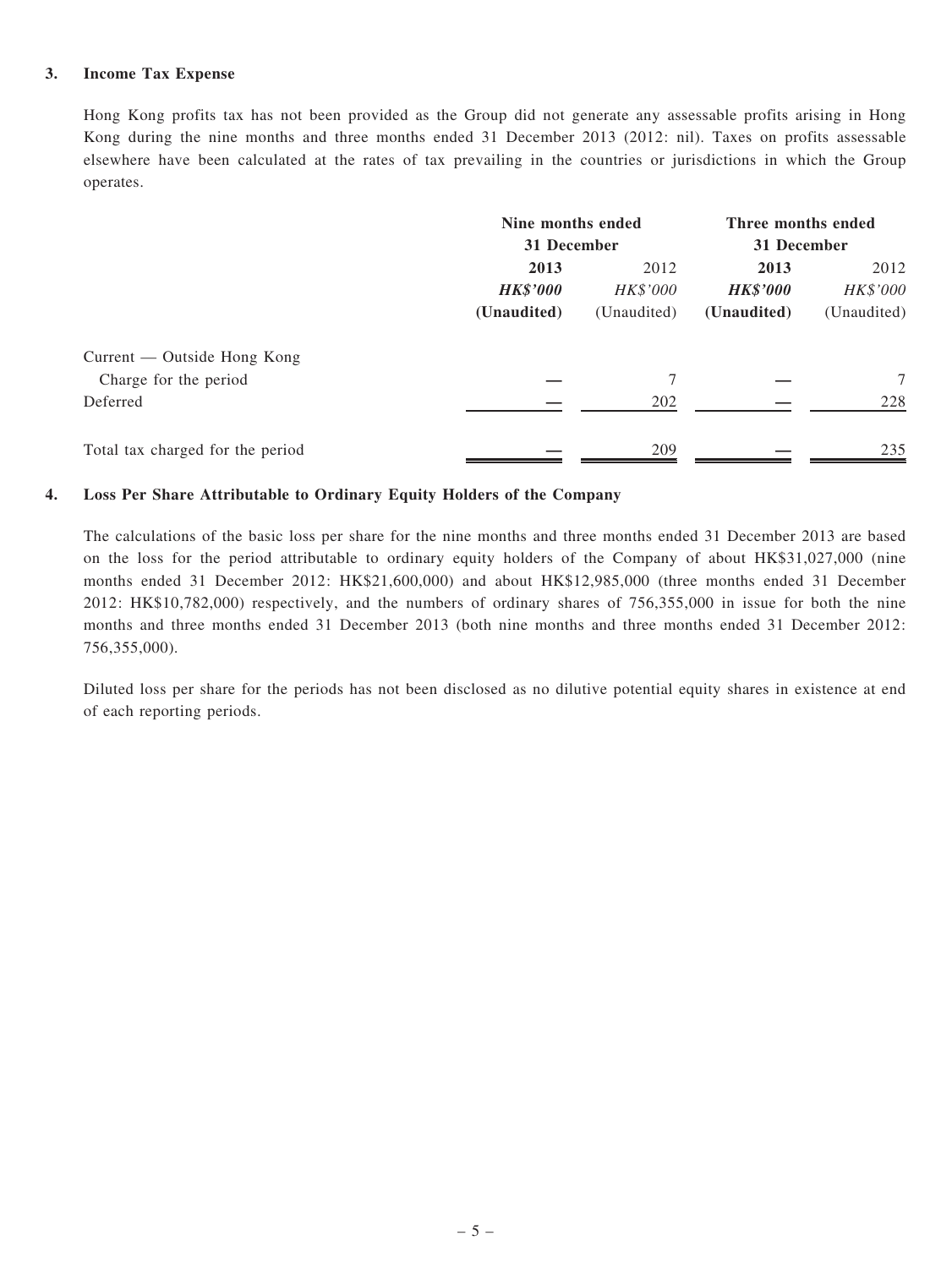|                                                                                                                            | <b>Share</b><br>premium<br>account<br>HK\$'000 | <b>Statutory</b><br>reserve<br>fund<br>HK\$'000<br>(Note a) | Foreign<br>currency<br>translation<br>reserve<br>HK\$'000<br>(Note b) | <b>Share</b><br>option<br>reserve<br>HK\$'000 | <b>Accumulated</b><br>losses<br>HK\$'000 | <b>Total</b><br>HK\$'000 |
|----------------------------------------------------------------------------------------------------------------------------|------------------------------------------------|-------------------------------------------------------------|-----------------------------------------------------------------------|-----------------------------------------------|------------------------------------------|--------------------------|
| At 1 April 2013 (audited)                                                                                                  | 372,468                                        | 3,349                                                       | 14,319                                                                | 7,793                                         | (424, 089)                               | (26, 160)                |
| Loss for the period (unaudited)<br>Other comprehensive income for the period:<br>Exchange differences on transaction of    |                                                |                                                             |                                                                       |                                               | (31,027)                                 | (31, 027)                |
| foreign operations (unaudited)                                                                                             |                                                |                                                             | 625                                                                   |                                               |                                          | 625                      |
| Total comprehensive income/(expense) for the<br>period (unaudited)<br>Equity-settled share option arrangements (unaudited) |                                                |                                                             | 625                                                                   | 2,314                                         | (31, 027)                                | (30, 402)<br>2,314       |
| Transfer of share option reserve on the forfeited<br>share options (unaudited)                                             |                                                |                                                             |                                                                       | (20)                                          | 20                                       |                          |
| At 31 December 2013 (unaudited)                                                                                            | 372,468                                        | 3,349                                                       | 14,944                                                                | 10,087                                        | (455,096)                                | (54, 248)                |
| At 1 April 2012 (audited)                                                                                                  | 372,468                                        | 3,349                                                       | 13,612                                                                | 7,757                                         | (395, 056)                               | 2,130                    |
| Loss for the period (unaudited)                                                                                            |                                                |                                                             |                                                                       |                                               | (21,600)                                 | (21,600)                 |
| Total comprehensive expense for the period<br>(unaudited)<br>Equity-settled share option arrangements (unaudited)          |                                                |                                                             |                                                                       | 264                                           | (21,600)                                 | (21,600)<br>264          |
| Transfer of share option reserve on the forfeited<br>share options (unaudited)                                             |                                                |                                                             |                                                                       | (237)                                         | 237                                      |                          |
| At 31 December 2012 (unaudited)                                                                                            | 372,468                                        | 3,349                                                       | 13,612                                                                | 7,784                                         | (416, 419)                               | (19,206)                 |

#### (a) Statutory reserve fund

Pursuant to the relevant laws and regulations for business enterprises in the People's Republic of China (the ''PRC''), a portion of the profits of the entities which are registered in the PRC has been transferred to the statutory reserve fund which is restricted as to use. When the balance of such reserve fund reaches 50% of the capital of that entity, any further appropriation is optional. The statutory reserve fund can be utilised, upon approval of the relevant authority, to offset prior year's losses or to increase capital. However, the balance of the statutory reserve fund must be maintained at least 25% of capital after such usage.

#### (b) Foreign currency translation reserve

Foreign currency translation reserve represents exchange differences relating to the translation of the net assets of the Group's foreign operations from their functional currencies to the Group's presentation currency (i.e. Hong Kong dollars) which are recognised directly in other comprehensive income and accumulated in the foreign currency translation reserve. Such exchange differences accumulated in the foreign currency translation reserve will be reclassified to profit or loss on the disposal of the foreign operations.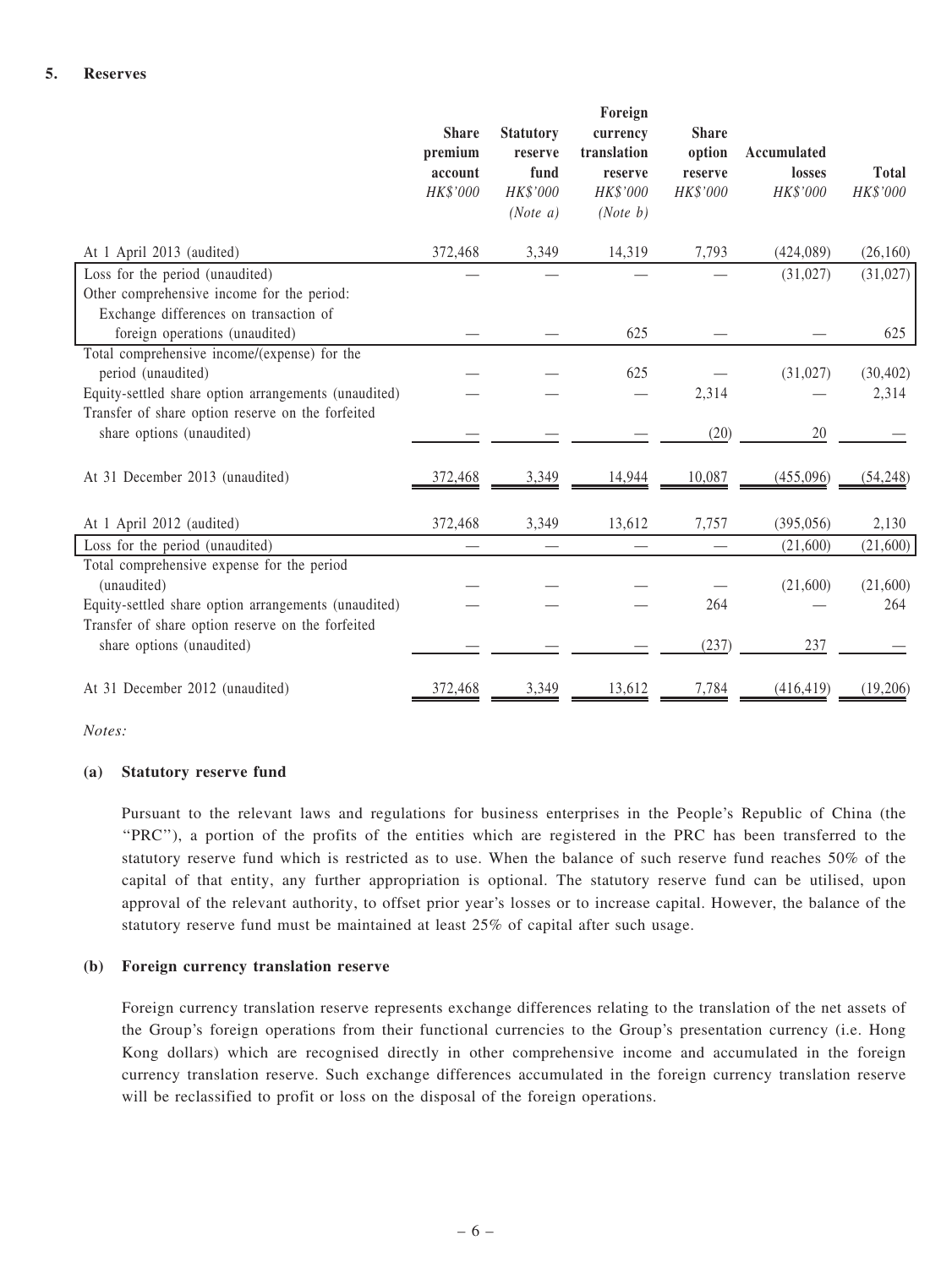## INTERIM DIVIDEND

The Board does not recommend the payment of any interim dividend for the nine months ended 31 December 2013 (2012: nil).

#### MANAGEMENT DISCUSSION AND ANALYSIS

#### Financial Review

## Result

During the nine months and three months ended 31 December 2013, revenue from the Group's wireless music search (''WMS'') services in the PRC remained as the main stream of income of the Group.

Revenue of the Group for the nine months and three months ended 31 December 2013 amounted to about HK\$21.0 million and about HK\$4.5 million, representing a decrease of about 55.2% and 62.3%, respectively, as compared to that of about HK\$46.9 million and HK\$11.8 million for the nine months and three months ended 31 December 2012. The drop of revenue arising from the periods under review was mainly due to the decrease in revenue brought in by the provision of the Group's WMS services via the network of China Mobile Limited (''China Mobile'').

As mentioned in our previous financial reports and announcements, China Mobile has completed its review on the pricing model of WMS services with the Group in the first quarter of financial year ended 2012/13. In July 2012, an operational support services agreement was signed which covered the income from the Group's operational support services provided to China Mobile for the period from July 2011 to July 2012. Under this agreement, the Group was entitled to charge China Mobile a fixed operational supporting service fee, and this charging model remains the same across the period thereafter to date of this announcement.

The income in respect of the Group's services under the above-mentioned agreement and up to 31 December 2012 was recognised in the nine months ended 31 December 2012 according to HKFRSs, such income was higher than that recognised in the nine months ended 31 December 2013.

In addition to the above, the tight control measures imposed by the telecommunication operators on the WMS services providers in the last few months of 2013 has imposed adverse effect on revenue of the Group from its business partners, resulted in the drop of revenue for the nine months and three months ended 31 December 2013.

Other than WMS services, the Group has developed other wireless personal entertainment services such as reading and lottery last year. Revenue from these services decreased during the periods under review because the Group decided to gradually move away for lack of attractive financial and strategic returns.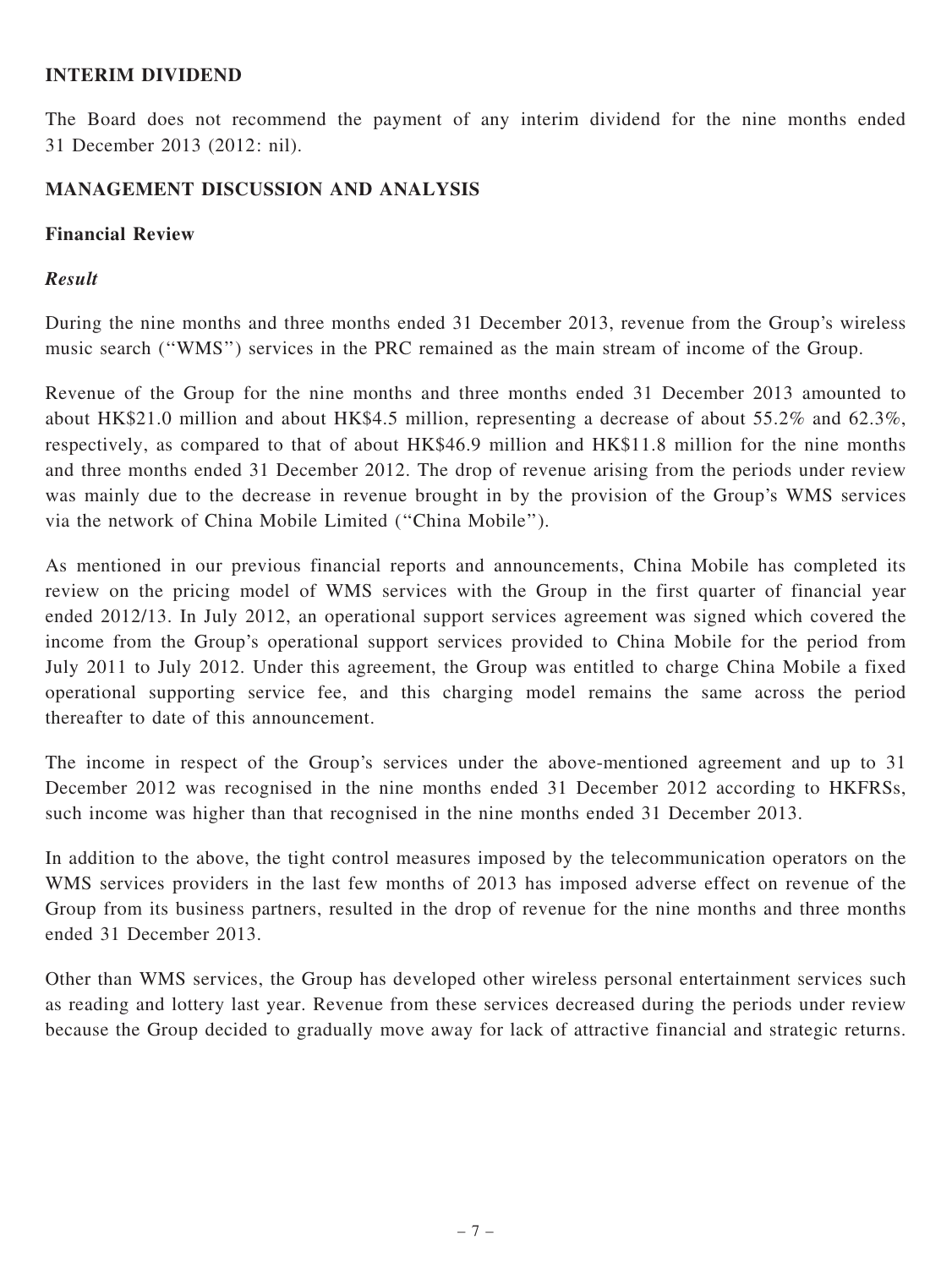As a result of the drop of the Group's revenue in the nine months and three months ended 31 December 2013, the Group's cost of sales for the periods under review also decreased. The cost of sales for the nine months and three months ended 31 December 2013 decreased to about HK\$10.6 million and HK\$2.5 million, respectively, representing decreases of about HK\$13.5 million and HK\$5.1 million compared to the corresponding periods last year.

In the nine months and three months ended 31 December 2013, the Group's gross profit was about HK\$10.3 million and HK\$1.9 million, respectively. The decrease in the Group's gross profit was mainly due to the drop in the Group's revenue.

Selling expenses amounted to about HK\$9.2 million and HK\$2.6 million, respectively, for the nine months and three months ended 31 December 2013, which was decreased by about 22.8% and 50.6% as compared to that of about HK\$11.9 million and HK\$5.2 million for the nine months and three months ended 31 December 2012. The decrease was mainly due to tight cost control over selling activities.

Administrative expenses has increased from about HK\$29.1 million and HK\$8.8 million for the nine months and three months ended 31 December 2012 respectively, to about HK\$31.0 million and HK\$12.7 million for the nine months and three months ended 31 December 2013. The increase was mainly due to impairment made against doubtful debts with aging over one year and impact of share options issued in December 2013.

Other expenses for the periods under review mainly represented costs for services/product development and staff development. It decreased from about HK\$4.6 million for the nine months ended 31 December 2012 to about HK\$2.7 million for the nine months ended 31 December 2013. Similar trend was observed for the three months ended 31 December 2013. The decrease was mainly due to the decrease in non-operating staff costs during the period under review.

Other income and gains for the periods under review mainly represented interest income, revaluation gain on investment property and business tax refund. Total other income for the nine months ended 31 December 2012 was about HK\$1.6 million, there was no significant change with about HK\$1.7 million for the nine months ended 31 December 2013. Total other income increase from about HK\$0.8 million for the three months ended 31 December 2012 to about HK\$1.3 million for the three months ended 31 December 2013 mainly due to refund of prior period's business tax.

Due to a combination of the effect stated above, the Group's loss attributable to equity holders of the Company for the nine months and three months ended 31 December 2013 amounted to about HK\$31.0 million and HK\$13.0 million, respectively, representing further loss of about HK\$9.4 million and HK\$2.2 million as compared to the corresponding periods last year.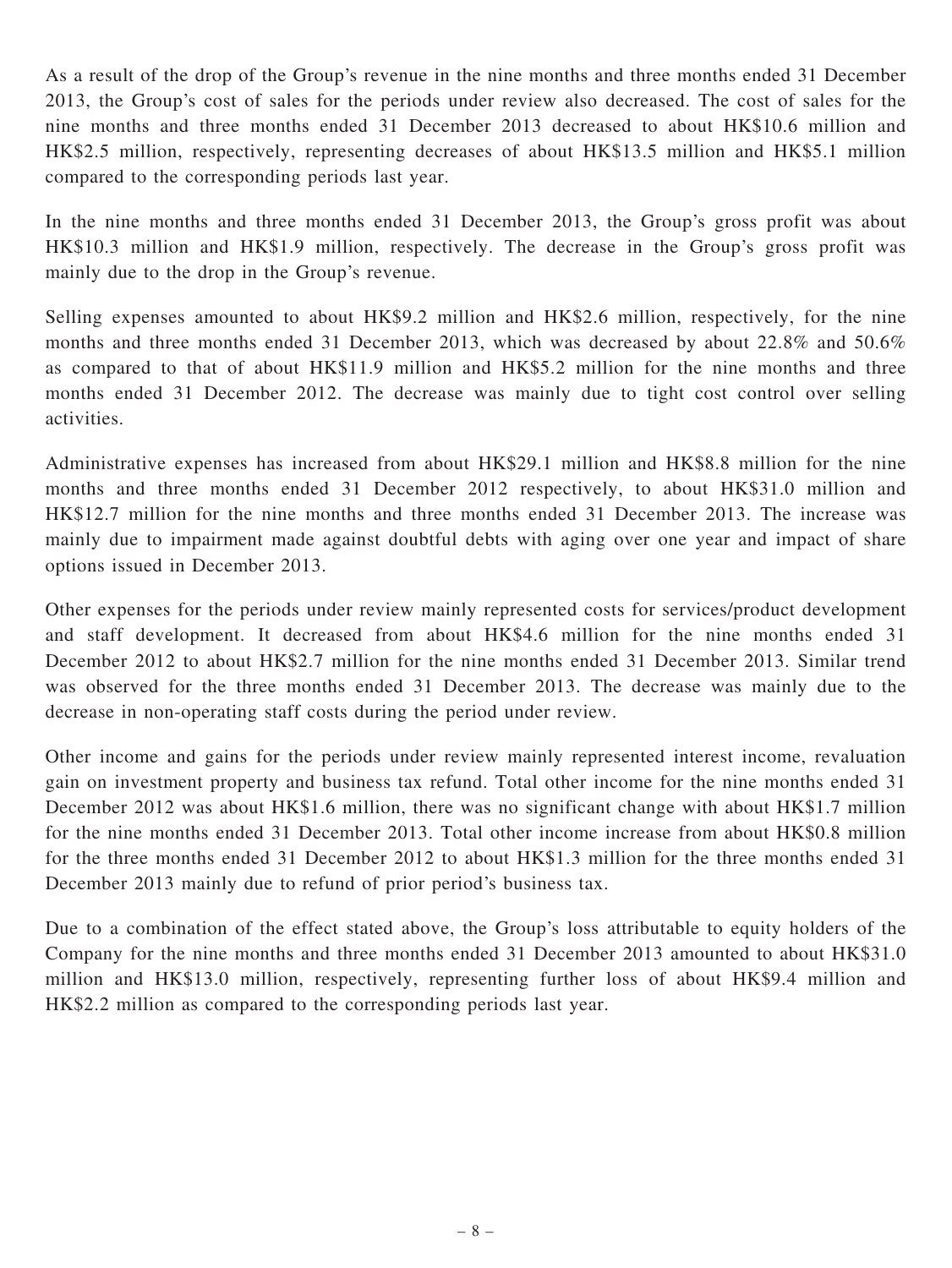## Financial Position

As at 31 December 2013, the total equity of the Group amounted to about HK\$21.4 million (31 March 2013: HK\$49.5 million) and the Group's net current assets amount to about HK\$10.8 million (31 March 2013: HK\$39.4 million).The current ratio (calculated by dividing current assets to current liabilities) as at 31 December 2013 was 1.4 (31 March 2013: 2.1). The decrease in the total equity, net current assets and current ratio was mainly due to the loss incurred during the period under review.

## Liquidity, Financial Resources and Gearing Ratio

The Group adopts a prudent cash and financial management policy. In order to achieve better-cost control and minimize the cost of funds, the Group's treasury activities are centralized and cash is generally placed in deposits with banks.

During the periods under review, the Group mainly financed its operations by revenue generated from its operations. As at 31 December 2013, total cash and cash bank balances (including pledged bank deposits) of the Group amounted to about HK\$21.1 million, representing a decrease of about HK\$30.7 million from about HK\$51.8 million as at 31 March 2013. The decrease in cash and bank balances was mainly due to cash used for financing the operations of the Group and repayment of bank borrowing.

During the three months ended 31 December 2013, the Group has fully repaid its bank borrowing of HK\$11.4 million. Thus, as at 31 December 2013, the Group's gearing ratio (calculated by total bank borrowings over total equity) was  $0\%$  (31 March 2013: 23.0%). There was no seasonality as to the Group's borrowing requirements and no other committed borrowing facilities.

#### Foreign Currency Exchange Exposure and Treasury Policies

As most of the Group's trading transactions, monetary assets and liabilities are denominated in Renminbi and Hong Kong dollar, the impact of foreign exchange exposure to the Group was minimal and there was no significant adverse effect on normal operations. Cash is generally deposited at banks in the PRC and Hong Kong and denominated mostly in Renminbi and Hong Kong dollars. As at 31 December 2013, no related hedges were made by the Group (31 March 2013: nil).

## Contingent Liabilities

As at 31 December 2013, the Group had no material contingent liabilities (31 March 2013: nil).

#### Business Review and Outlook

In the third quarter, the Group focused on developing new businesses and exploring more new wireless applications and service with WMS platform as the core of development. The Group continues to promote the development of its market of cooperation in respect of wireless music platform and other wireless service with overseas operators.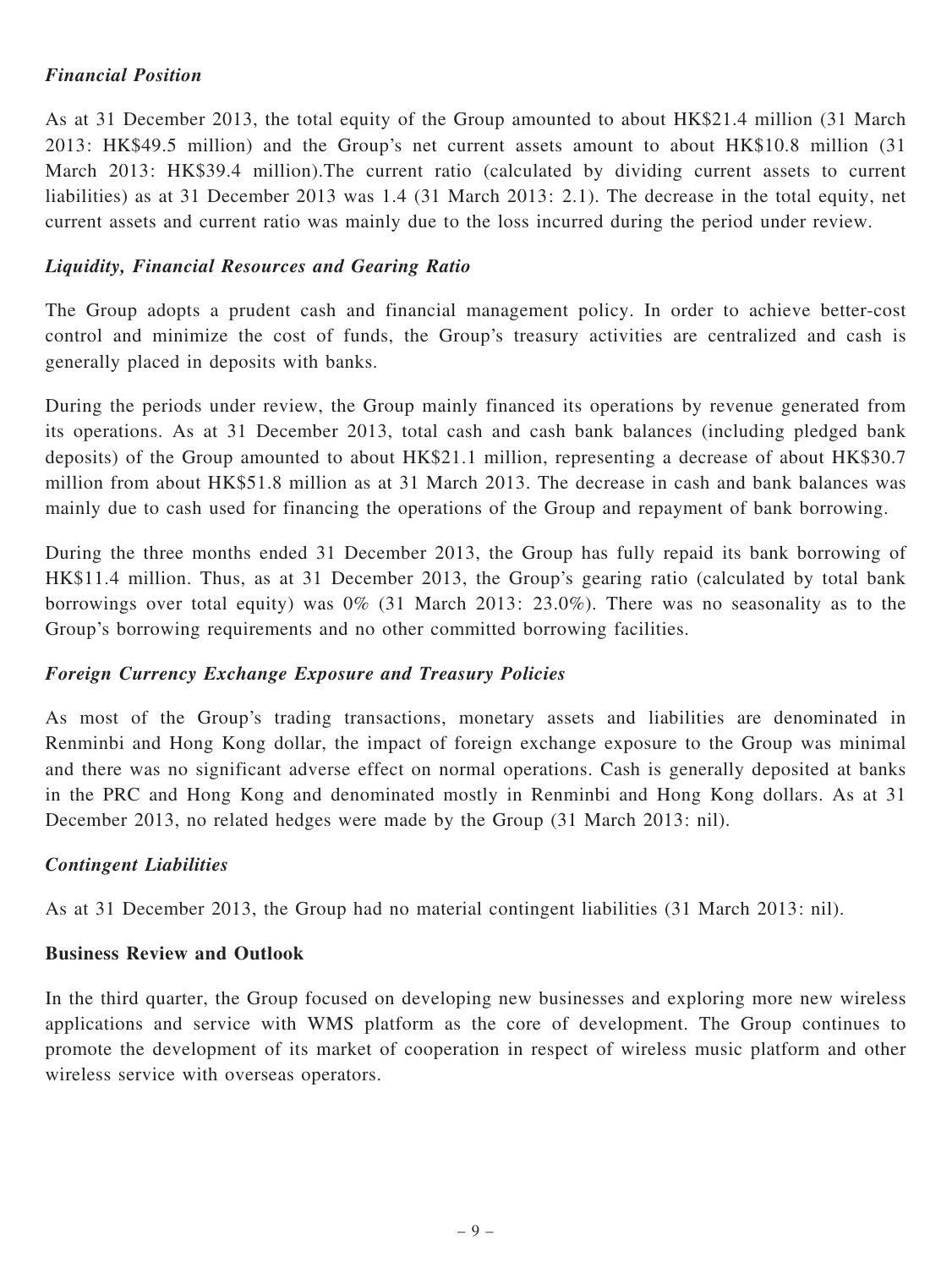The industry of telecommunication operators introduced more stringent and unfavourable policies in the third quarter of financial year ending 2013/14, affecting the environment of mobile value-added service industry seriously. Revenue from China Mobile's WMS services declined continuously, China Telecom music cooperation business was also negatively affected, while resources on marketing and promotion decreased and income and growth in the number of users slowed down. The number of Mi-Cu ringtone users increased significantly, with both user flexibility and user loyalty shows better development trend.

Looking forward, under the continuous impacts of the negative policies of the industry, the management expects that the decline of the business revenue of the Group will sustain in the fourth quarter of financial year ending 2013/14. The Group will continue to speed up its transformation by focusing on support of the overseas expansion of its music platform and development of new businesses. The Group will put more resources in promoting the Mi-Cu ringtone, maximizing the number and scale of its end users rapidly, and launch a new community-based end user application to the lottery clients in the fourth quarter of financial year ending 2013/14. Moreover, in terms of existing traditional businesses, the Group will, in response to the changes in industry policy and the development trend, further strengthen its marketing cooperation with operators to make full use of music resources to increase revenue.

## DIRECTORS' AND CHIEF EXECUTIVE'S INTERESTS AND SHORT POSITIONS IN SHARES AND UNDERLYING SHARES

As at 31 December 2013, the interests and short positions of the Directors and chief executive in the shares and underlying shares of the Company or any of its associated corporations (within the meaning of Part XV of the Securities and Futures Ordinance (the ''SFO'')) which were notified to the Company and the Exchange pursuant to Divisions 7 and 8 of Part XV of the SFO (including interests or short positions which they were taken or deemed to have under such provisions of the SFO), or which were recorded in the register required to be kept by the Company under Section 352 of the SFO, or which were, pursuant to the code of conduct regarding securities transactions by Directors adopted by the Company, notified to the Company and the Exchange, were as follows:

## Long positions in the ordinary shares of the Company

| <b>Name of Director</b> | <b>Notes</b> | Capacity and<br>nature of interest                                                | Number of<br>ordinary shares | Percentage of the<br>Company's issued<br>share capital<br>Note $(3)$ |
|-------------------------|--------------|-----------------------------------------------------------------------------------|------------------------------|----------------------------------------------------------------------|
| Mr. Yip Heon Keung      | (1)          | Interest of<br>a controlled corporation                                           | 181,682,918                  | 24.02%                                                               |
| Mr. Yip Heon Ping       | (2)          | Object of a discretionary<br>family trust and through<br>a controlled corporation | 181,682,918                  | 24.02%                                                               |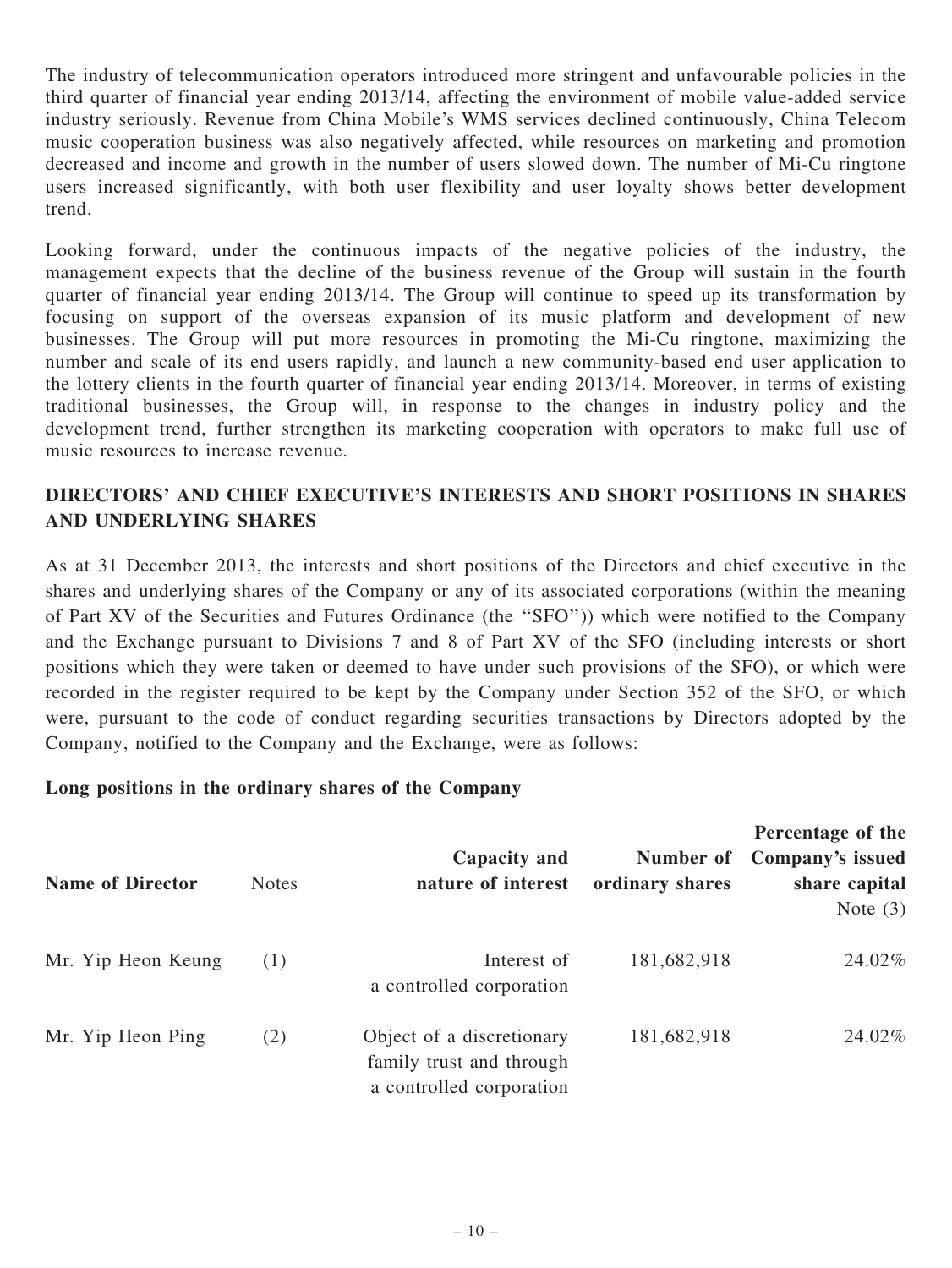- (1) These shares are held by Greenford Company (PTC) Limited (''Greenford'') and Bakersfield Global (PTC) Corporation (''Bakersfield'') as trustees of The Greenford Unit Trust and The Bakersfield Unit Trust, respectively. All the units of which are held by Ace Central Group (PTC) Limited ("Ace Central") as the trustee of The New Millennium Trust, a discretionary family trust and Mr. Yip Heon Keung is the sole director and sole shareholder of Ace Central. By virtue of the SFO, Mr. Yip Heon Keung is deemed to be interested in 181,682,918 shares of the Company held by Ace Central.
- (2) By virtue of the SFO, Mr. Yip Heon Ping, being one of the discretionary objects of The New Millennium Trust for the time being, is deemed to be interested in 181,682,918 shares of the Company. Among these shares, 122,597,702 shares is held by Greenford as a trustee mentioned above. The entire issued share capital in Greenford is held by Mr. Yip Heon Ping.
- (3) Based on 756,355,000 shares of the Company in issue as at 31 December 2013.

#### Long positions in underlying shares of the Company

#### Share Options

The Company adopts and administers a share option scheme which is currently in force and effect for the purpose of providing incentives and rewards to eligible participants who contribute to the success of the Group's operations. The Company's original share option scheme was approved by the shareholders of the Company ("Shareholders") on 7 March 2000 (the "2000 Scheme"), and was terminated and replaced by a share option scheme approved by the Shareholders on 9 April 2002 (the ''2002 Scheme''). The 2002 Scheme was terminated and replaced by a new share option scheme approved by the Shareholders on 5 August 2011 (the ''New Scheme''). The options granted under the 2000 Scheme, which were not exercised, terminated or expired previously, became expired on 21 August 2011.

A summary of the share option schemes is set out below:

#### (a) 2002 Scheme

The 2002 Scheme became effective for a period of 10 years commencing on 23 April 2002. Eligible participants of the 2002 Scheme include all Directors and employees of the Group, suppliers, customers, consultants who provided services to the Group, shareholders of the subsidiaries of the Group and joint venture partners. Under the 2002 Scheme, the Directors may, at their sole discretion, grant to any eligible participants options to subscribe for ordinary shares of the Company. The exercise period of the options granted is determinable by the Directors, and commences after a certain vesting period and ends in any event not later than 10 years from the respective date when the share options are granted, subject to the provisions for early termination thereof. The 2002 Scheme was terminated and replaced by the New Scheme with effect from 5 August 2011. The options granted under the 2002 Scheme remain exercisable within their respective exercise periods.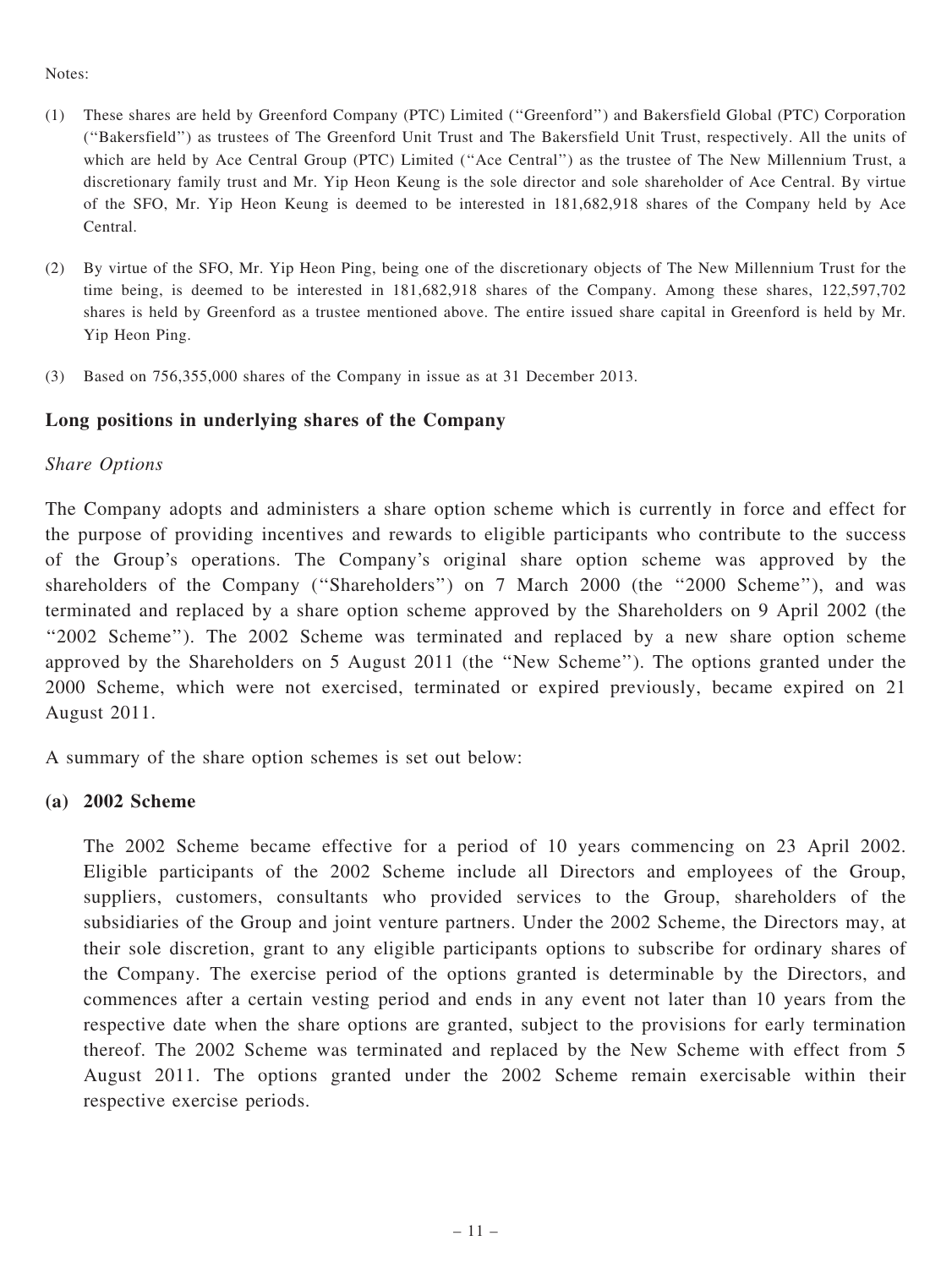#### (b) New Scheme

At the annual general meeting of the Company held on 5 August 2011 (the ''2011 AGM''), an ordinary resolution was passed by the Shareholders to approve and adopt the New Scheme in place of the 2002 Scheme.

The New Scheme became effective for a period of 10 years commencing on 10 August 2011. Eligible participants of the New Scheme include all Directors and employees of the Group, suppliers, customers, consultants who provided services to the Group, shareholders of the subsidiaries of the Group and joint venture partners. Under the New Scheme, the Directors may, at their sole discretion, grant to any eligible participants options to subscribe for ordinary shares of the Company at the highest of (i) the closing price of shares of the Company on GEM as stated in the Exchange's daily quotation sheet on the date of the offer of grant; (ii) the average closing price of the shares of the Company on GEM as stated in the Exchange's daily quotation sheets for the five trading days immediately preceding the date of the offer of grant; and (iii) the nominal value of the Company's share. The offer of a grant of options may be accepted within 21 days from the date of the offer. A nominal consideration of HK\$1 is payable on acceptance of the grant of an option. The exercise period of the options granted is determinable by the Directors, which commences after the date of offer with a certain vesting period and ends in any event not later than 10 years from the respective date when the share options are granted, subject to the provisions for early termination thereof.

The total number of shares which may be allotted and issued upon exercise of all options to be granted under the New Scheme is an amount equivalent to 10% of the shares of the Company in issue as at the date of the 2011 AGM.

The maximum number of shares to be allotted and issued upon the exercise of all outstanding options granted and yet to be exercised under the New Scheme and any other share option schemes of the Group must not in aggregate exceed 30% of the relevant class of shares of the Company in issue from time to time.

The number of shares in respect of which options may be granted to any individual in any 12 month period is not permitted to exceed 1% of the shares of the Company in issue at any point in time, without prior approval from the Shareholders. Options granted to substantial shareholders or independent non-executive Directors in excess of 0.1% of the Company's share capital and with an aggregate value in excess of HK\$5 million must be approved in advance by the Shareholders. The New Scheme does not provide for any minimum period for holding of options or any performance target before exercise of options.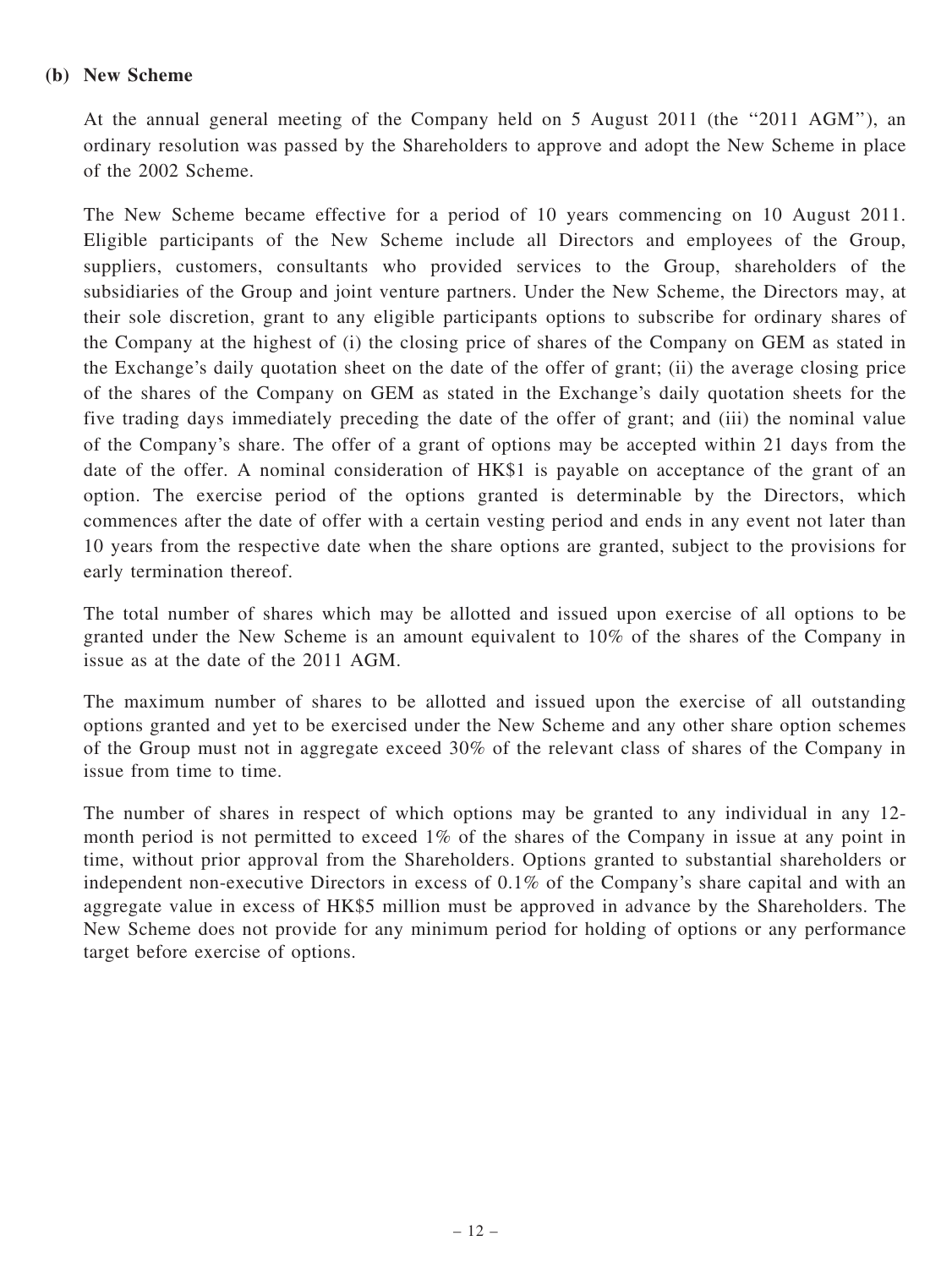The following Directors were granted share options under the 2002 Scheme and the New Scheme to subscribe for shares of the Company, details of which are as follows:

|                    | Number of share options |                                 |                                          |                                |                           |                                  |                                                                     |                                                          |
|--------------------|-------------------------|---------------------------------|------------------------------------------|--------------------------------|---------------------------|----------------------------------|---------------------------------------------------------------------|----------------------------------------------------------|
| Name of Director   | At<br>1 April<br>2013   | Granted<br>during<br>the period | <b>Exercised</b><br>during the<br>period | Lapsed<br>during<br>the period | At<br>31 December<br>2013 | Date of share<br>options granted | <b>Exercise</b> period<br>of share options share options<br>granted | <b>Exercise</b><br>price of<br>granted<br>HK\$ per share |
| Ms. Li Luyi        | 4,000,000               |                                 |                                          |                                | 4,000,000                 | 9 February 2010                  | 9 February 2010 to<br>8 February 2020                               | 0.66                                                     |
|                    | 2,500,000               |                                 |                                          |                                |                           |                                  | 2,500,000 23 November 2010 23 November 2010 to<br>22 November 2020  | 0.27                                                     |
| Mr. Yip Heon Keung |                         | 7,000,000                       |                                          |                                | 7,000,000                 | 5 December 2013                  | 5 December 2013 to<br>4 December 2023                               | 0.165                                                    |
| Mr. Yip Heon Ping  |                         | 7,000,000                       |                                          |                                | 7,000,000                 | 5 December 2013                  | 5 December 2013 to<br>4 December 2023                               | 0.165                                                    |

As at 31 December 2013, the Company had outstanding options to subscribe for up to 28,800,000 shares under the 2002 Scheme and 30,850,000 shares under the New Scheme.

Save as disclosed above, as at 31 December 2013, none of the Directors and chief executive of the Company had an interest or short position in the ordinary shares or underlying shares of the Company or any of its associated corporations that was notified to the Company and the Exchange pursuant to Divisions 7 and 8 of Part XV of the SFO, or was required to be recorded pursuant to Section 352 of the SFO, or as otherwise notified to the Company and the Exchange pursuant to Rule 5.46 of the GEM Listing Rules.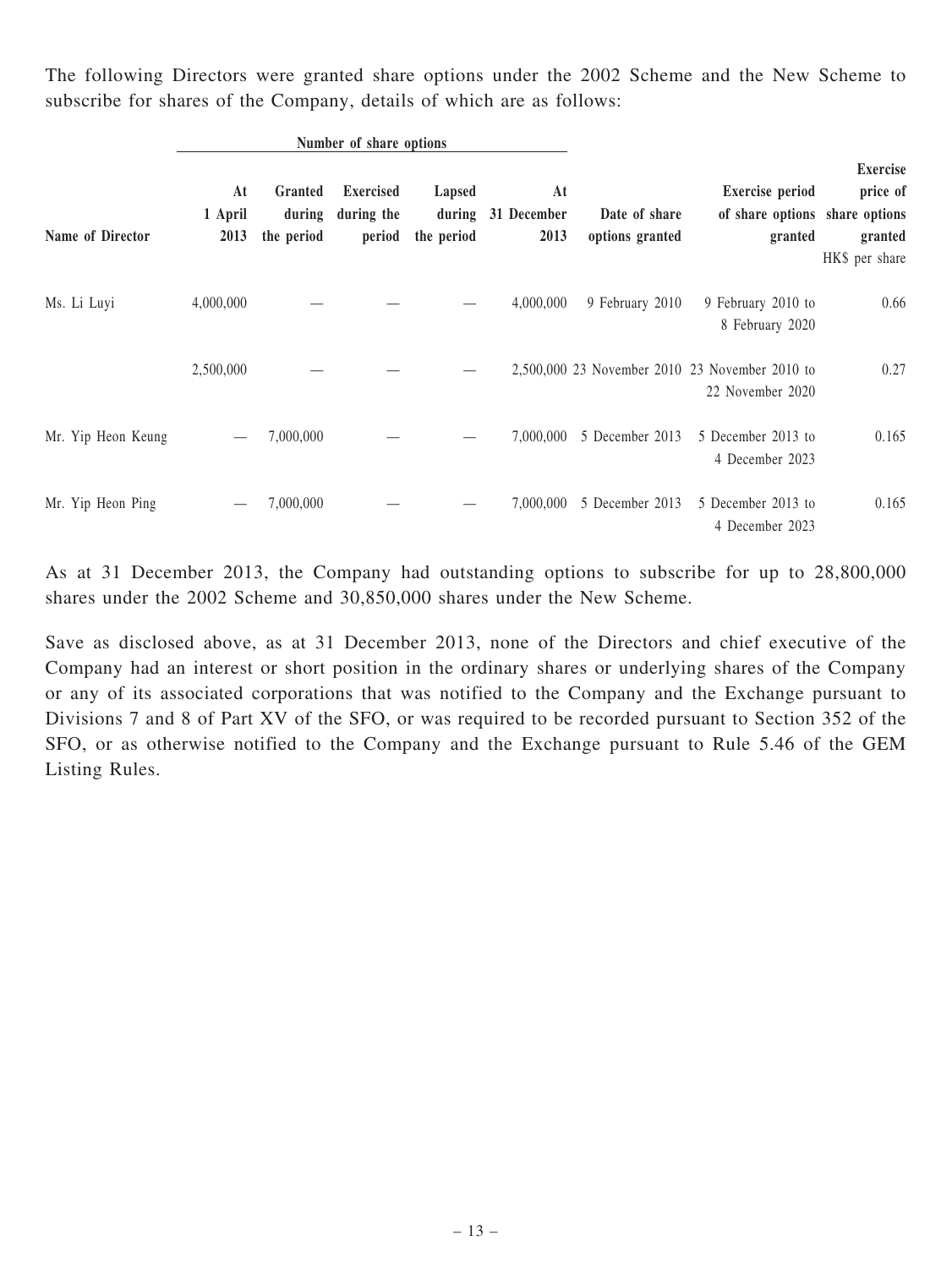### INTERESTS AND SHORT POSITIONS OF SUBSTANTIAL SHAREHOLDERS

As at 31 December 2013, shareholders (other than the Directors or chief executive of the Company) who had interests or short positions in the shares or underlying shares of the Company which would fall to be disclosed to the Company under the provisions of Divisions 2 and 3 of Part XV of the SFO, or which were recorded in the register required to be kept by the Company under Section 336 of the SFO were as follows:

#### Long positions in the ordinary shares or underlying shares of the Company

| Name of shareholder                                                            | <b>Notes</b>           | Capacity and<br>nature of interest                                                                       | Number of<br>ordinary shares or<br>underlying shares | Percentage of the<br>Company's issued<br>share capital<br>Note $(9)$ |
|--------------------------------------------------------------------------------|------------------------|----------------------------------------------------------------------------------------------------------|------------------------------------------------------|----------------------------------------------------------------------|
| Greenford Company (PTC) Limited                                                | (1)                    | Beneficially owned                                                                                       | 122,597,702                                          | 16.21%                                                               |
| Century Technology Holding (PTC) Limited                                       | (2)                    | Beneficially owned                                                                                       | 114,851,701                                          | 15.18%                                                               |
| Bakersfield Global (PTC) Corporation                                           | (3)                    | Beneficially owned                                                                                       | 59,085,216                                           | 7.81%                                                                |
| Ace Central Group (PTC) Limited<br>(as trustee of<br>The New Millennium Trust) | (4)                    | Trustee of a discretionary<br>family trust and through<br>controlled corporations                        | 181,682,918                                          | 24.02%                                                               |
| Mr. Yip Seng Mun                                                               | $(2), (3), (4) \& (5)$ | Founder of a<br>discretionary family trust,<br>beneficially owned and through<br>controlled corporations | 301,095,619                                          | 39.81%                                                               |
| Knicks Capital Inc.                                                            | (6)                    | Beneficially owned                                                                                       | 40,480,000                                           | 5.35%                                                                |
| Mr. Zhang Xingsheng                                                            | (6)                    | Interest of<br>a controlled corporation                                                                  | 40,480,000                                           | 5.35%                                                                |
| Right Advance Management Limited                                               | (7)                    | Beneficially owned                                                                                       | 150,000,000                                          | 19.83%                                                               |
| Ms. Wang Li Mei                                                                | (7)                    | Interest of<br>a controlled corporation                                                                  | 150,000,000                                          | 19.83%                                                               |
| Mr. Wang Leilei                                                                | (7)                    | Interest of<br>a controlled corporation                                                                  | 150,000,000                                          | 19.83%                                                               |
| Will City Limited                                                              | (8)                    | Beneficially owned                                                                                       | 100,000,000                                          | 13.22%                                                               |
| Ms. Zhang Yingnan                                                              | (8)                    | Interest of<br>a controlled corporation                                                                  | 100,000,000                                          | 13.22%                                                               |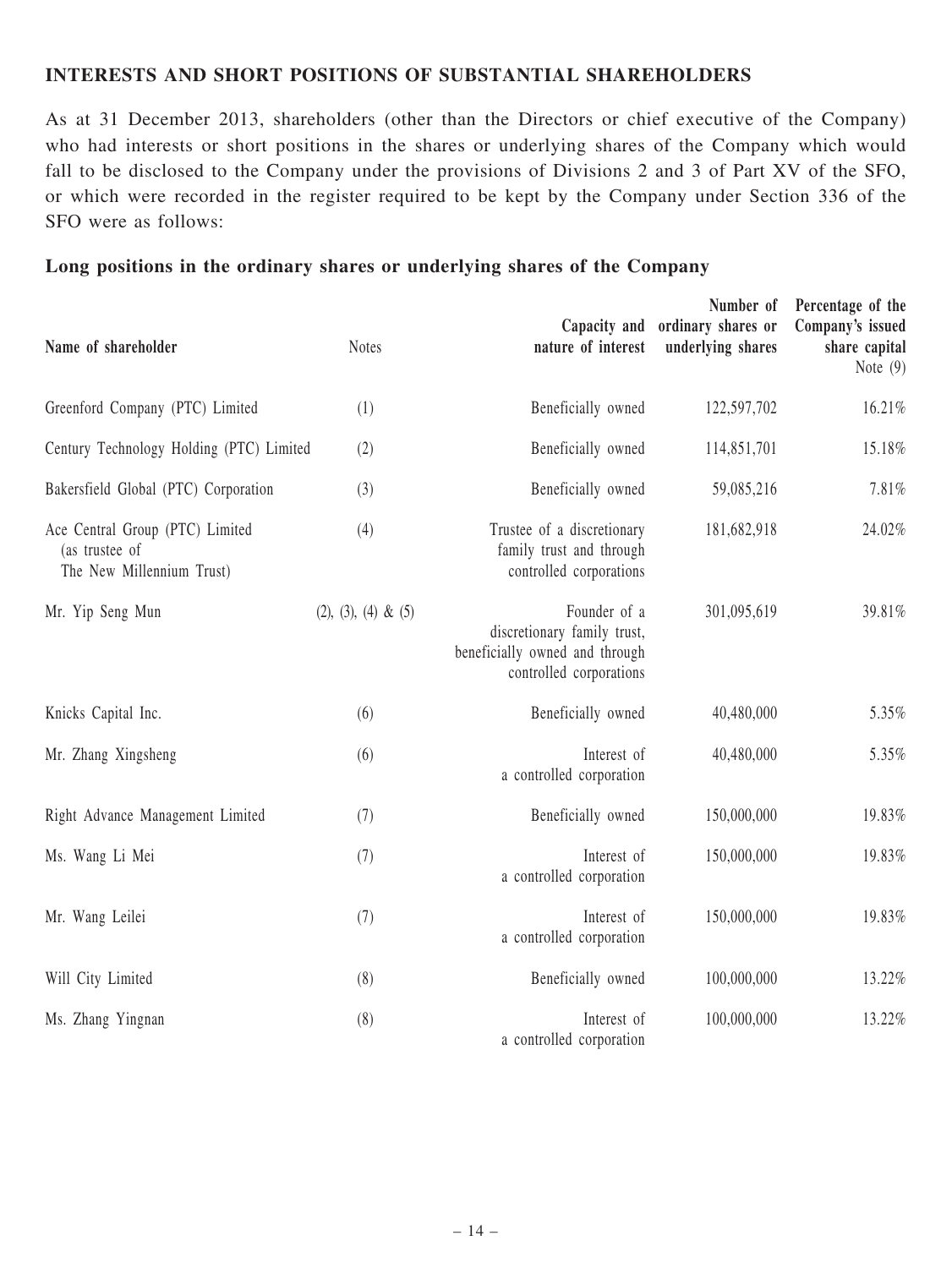- (1) Greenford is a company incorporated in the British Virgin Islands and its entire issued share capital is held by Mr. Yip Heon Ping, an Executive Director.
- (2) Century Technology Holding (PTC) Limited (''Century'') is a company incorporated in the British Virgin Islands and its entire issued share capital is beneficially owned by Mr. Yip Seng Mun, a former Director.
- (3) Bakersfield is a company incorporated in the British Virgin Islands and its entire issued share capital is beneficially owned by Mr. Yip Seng Mun.
- (4) An aggregate of 181,682,918 shares are held through Greenford and Bakersfield as trustees of The Greenford Unit Trust and The Bakersfield Unit Trust, respectively. All the units of which are held by Ace Central as the trustee of The New Millennium Trust, a discretionary family trust established with Mr. Yip Seng Mun as the founder and Mr. Yip Heon Ping as one of the discretionary objects for the time being. Mr. Yip Heon Keung, an Executive Director, is the sole director and sole shareholder of Ace Central.
- (5) By virtue of the SFO, Mr. Yip Seng Mun is deemed to be interested in 181,682,918 shares of the Company as the founder of The New Millennium Trust, 114,851,701 shares of the Company as the beneficial owner of Century and personally interested in 561,000 shares of the Company. In addition, he is also entitled to his share options to subscribe for 4,000,000 shares of the Company in his capacity as an employee of the Group.
- (6) Knicks Capital Inc. is a company incorporated in the British Virgin Islands and its entire issued share capital is held by Mr. Zhang Xingsheng.
- (7) Right Advance Management Limited (''Right Advance'') is a company incorporated in the British Virgin Islands and its entire issued share capital is registered in the name of Ms. Wang Li Mei, and such shares are ultimately owned by Mr. Wang Leilei. Ms. Wang Li Mei is the sole director of Right Advance.
- (8) Will City Limited is a company incorporated in the British Virgin Islands and its entire issued share capital is held by Ms. Zhang Yingnan.
- (9) Based on 756,355,000 shares of the Company in issue as at 31 December 2013.

Save as disclosed above, as at 31 December 2013, the Company has not been notified by any persons (other than the Directors or chief executive of the Company) who had interests or short positions in the shares or underlying shares of the Company which would fall to be disclosed to the Company under the provisions of Divisions 2 and 3 of Part XV of the SFO, or which were recorded in the register required to be kept by the Company under Section 336 of the SFO.

#### COMPETING INTERESTS

None of the Directors or the controlling shareholders of the Company or their respective associates (as defined under the GEM Listing Rules) have any interests in a business which competes or may compete with the business of the Group, or has any other conflict of interest with the Group during the period under review.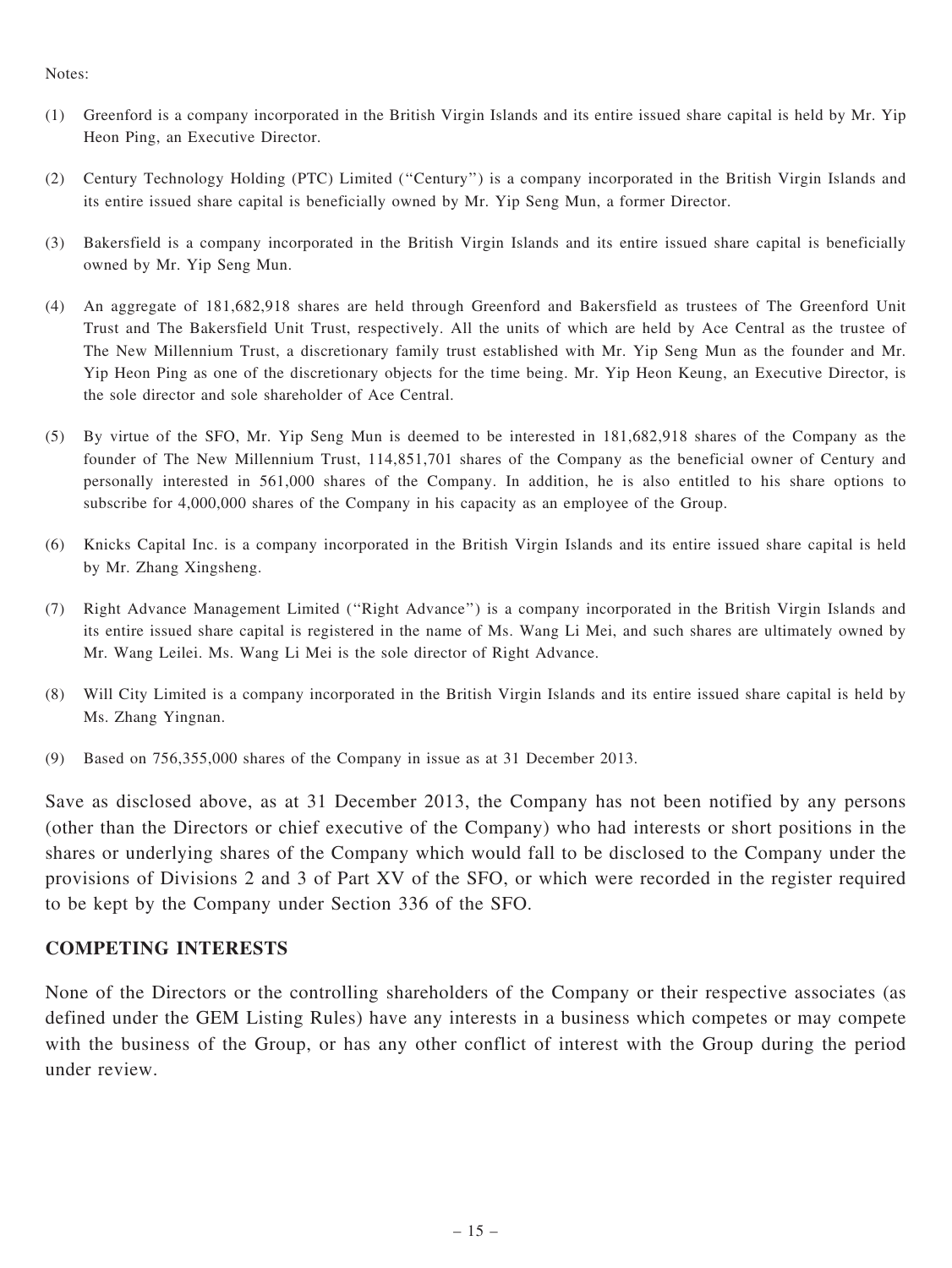## PURCHASE, REDEMPTION OR SALE OF THE COMPANY'S LISTED SECURITIES

During the nine months ended 31 December 2013, neither the Company nor any of its subsidiaries has purchased, redeemed or sold any of the Company's listed securities.

## DIRECTORS' SECURITIES TRANSACTIONS

The Company has adopted a code of conduct regarding securities transactions by Directors on terms no less exacting than the required standard of dealings as set out in Rules 5.48 to 5.67 of the GEM Listing Rules. In response to specific enquiry made by the Company, each of the Directors gave confirmation that he/she complied with the required standard of dealings and the code of conduct regarding securities transactions by the Directors throughout the nine months ended 31 December 2013.

#### CORPORATE GOVERNANCE CODE

The Company has complied with all the code provisions set out in the Corporate Governance Code (the ''CG Code'') as contained in Appendix 15 to the GEM Listing Rules throughout the period under review.

#### AUDIT COMMITTEE

The Company established the Audit Committee on 7 March 2000 and has formulated and from time to time amended its written terms of reference in accordance with the provisions set out in the CG Code. The primary duties of the Audit Committee include review and supervision of the Group's financial reporting system and internal control procedures, review of the Group's financial information and review of the Group's relationship with its auditors.

As at the date of this announcement, the Audit Committee comprised three independent non-executive Directors, namely Mr. Tam Chun Wan (Chairman of the Audit Committee), Ms. Tse Yuet Ling, Justine and Ms. Lai May Lun.

The Audit Committee has reviewed this announcement and has provided advice and comments thereon.

## REMUNERATION COMMITTEE

In accordance with the CG Code, the Company established the remuneration committee (''Remuneration Committee'') on 17 June 2005 with written terms of reference. The principal responsibilities of the Remuneration Committee include making recommendations to the Board on the Company's policy and structure for all remuneration of Directors and senior management and reviewing the specific remuneration packages of all executive Directors and senior management by reference to corporate goals and objectives resolved by the Board from time to time.

The Remuneration Committee comprises two independent non-executive Directors, namely Ms. Tse Yuet Ling, Justine (Chairman of the Remuneration Committee), Ms. Lai May Lun and one executive Director, Mr. Yip Heon Keung.